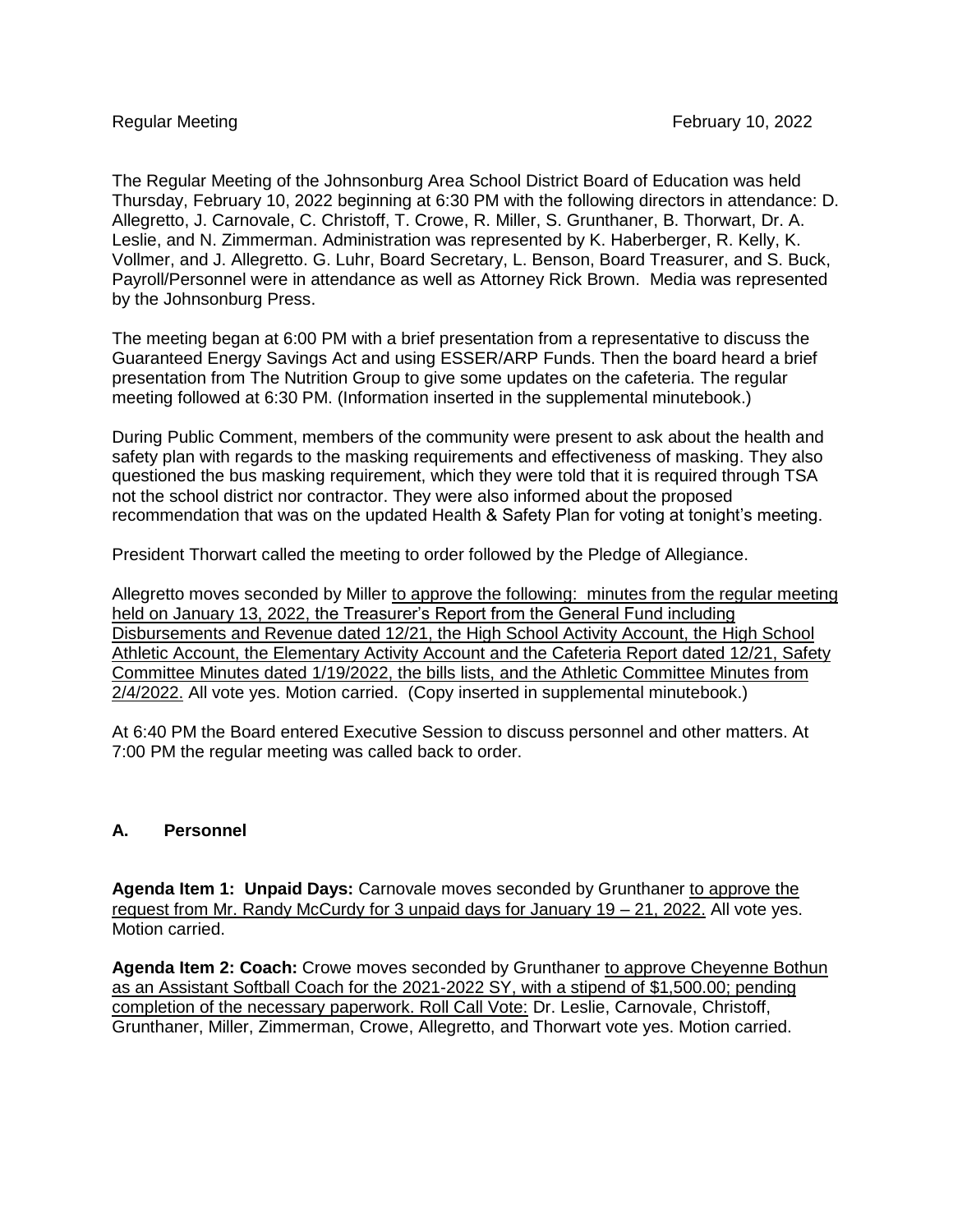**Agenda Item 3: Certified Bus Driver:** Carnovale moves seconded by Dr. Leslie to add Ms. Susan Clarke to the certified bus driver list for the 2021-2022 School Year, pending completion of the necessary paperwork. All vote yes. Motion carried.

**Agenda Item 4**: **Credit Recovery Facilitator:** Carnovale moves seconded by Miller to approve the Addendum for ESS Northeast, LLC in regards to the Credit Recovery Facilitator for the after school recovery program, effective January 31, 2022 for the remainder of the 2021-2022 School Year. All vote yes. Motion carried. (Copy inserted in the supplemental minutebook.)

**Agenda Item 5: Credit Recovery Mental Health Technician:** Crowe moves seconded by Grunthaner to approve the Dickinson Center, Inc. contract in regards to the Credit Recovery Mental Health Technician for the after school program, effective February 1, 2022 for remainder of the 2021-2022 School Year. All vote yes. Motion carried. (Copy inserted in the supplemental minutebook.)

**Agenda Item 6: Supplemental:** Zimmerman moves seconded by Grunthaner to approve a \$2,000.00 supplemental for Mrs. Linda Benson to maintain, monitor, distribute, and make fiscally sound decisions regarding surplus monies; retroactive for the beginning of the 2021- 2022 School Year. Roll Call Vote: Dr. Leslie, Carnovale, Christoff, Grunthaner, Miller, Zimmerman, Crowe, Allegretto, and Thorwart vote yes. Motion carried.

**Agenda Item 7: Resignation:** Crowe moves seconded by Carnovale to accept, with regret, the resignation of Mr. Louis Karellas, effective at the end of the 2021-2022 School Year. All vote yes. Motion carried. (Copy inserted in the supplemental minutebook.)

**Agenda Item 8: Coach:** Carnovale moves seconded by Grunthaner to approve Rich Quiggle as Varsity Track and Field Head Coach for the 2021-2022 School Year, with a stipend of \$3,500.00; pending completion of the necessary paperwork. Roll Call Vote: Dr. Leslie, Carnovale, Christoff, Grunthaner, Miller, Zimmerman, Crowe, Allegretto, and Thorwart vote yes. Motion carried.

## **B. Education and School Activities**

**Agenda Item 1: Fiber Optic Connectors:** Carnovale moves seconded by Allegretto to approve the contract with Connectivity Communications, Inc. in the amount of \$8,106.60 for fiber optic connectors for the High School and Elementary School. Roll Call Vote: Dr. Leslie, Carnovale, Christoff, Grunthaner, Miller, Zimmerman, Crowe, Allegretto, and Thorwart vote yes. Motion carried. (Copy inserted in the supplemental minutebook.)

**Agenda Item 2: Network Switches:** Carnovale moves seconded by Crowe to approve the contract with Connectivity Communications, Inc. in the amount of \$35,454.00 for network switches for the High School and Elementary School. Roll Call Vote: Dr. Leslie, Carnovale, Christoff, Grunthaner, Miller, Zimmerman, Crowe, Allegretto, and Thorwart vote yes. Motion carried. (Copy inserted in the supplemental minutebook.)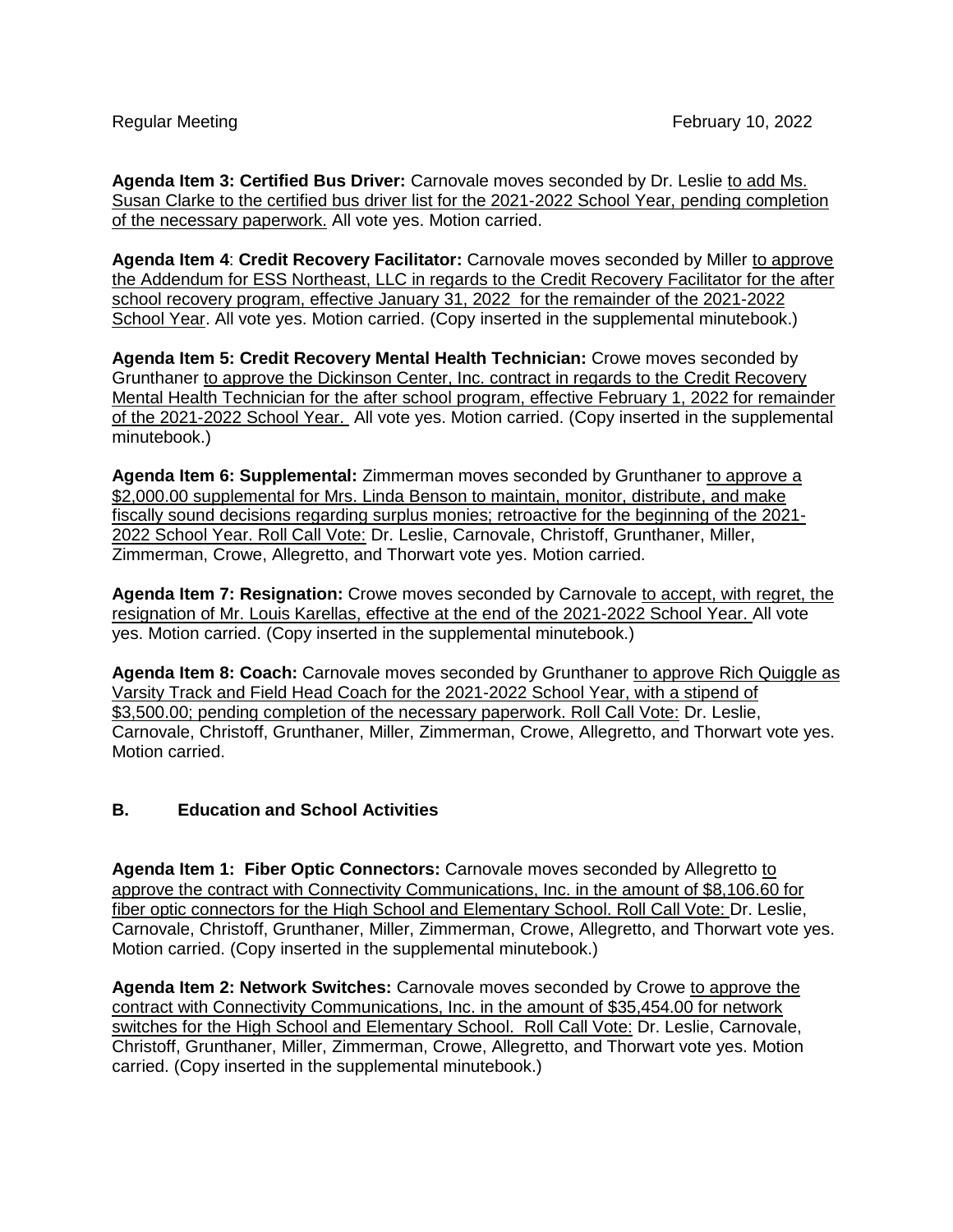**Agenda Item 3: Wireless Services:** Allegretto moves seconded by Miller to approve the contract with Connectivity Communications, Inc. in the amount of \$21,980.00 for wireless services for the High School. Roll Call Vote: Dr. Leslie, Carnovale, Christoff, Grunthaner, Miller, Zimmerman, Crowe, Allegretto, and Thorwart vote yes. Motion carried. (Copy inserted in the supplemental minutebook.)

**Agenda Item 4: Fiber Optic Cabling Installation for Internal Networks:** Carnovale moves seconded by Miller to approve the contract with Neely Communications, Inc. In the amount of \$22,357.54 for fiber optic cabling installation for the internal networks of the High School and Elementary School. Roll Call Vote: Dr. Leslie, Carnovale, Christoff, Grunthaner, Miller, Zimmerman, Crowe, Allegretto, and Thorwart vote yes. Motion carried. (Copy inserted in the supplemental minutebook.)

**Agenda Item 5: District Wrestling:** Crowe moves seconded by Carnovale to grant permission for students to participate in the district wrestling tournament in Clarion, PA on February 25 & 26, 2022; with one overnight stay on February 25, 2022. All vote yes. Motion carried.

**Agenda Item 6: Regional Wrestling:** Crowe moves seconded by Christoff to grant permission for students to participate in the regional wrestling tournament in Sharon, PA on March 4 & 5, 2022; with one overnight stay on March 4, 2022. All vote yes. Motion carried.

**Agenda Item 7: State Wrestling:** Carnovale moves seconded by Crowe to grant permission for students to participate in the state wrestling tournament in Hershey, PA on March 9<sup>th</sup>, 10<sup>th</sup>, 11<sup>th</sup>, & 12<sup>th</sup>, 2022; with overnight stays on March 9, 10, & 11, 2022. All vote yes. Motion carried.

**Agenda Item 8: Health and Safety Plan:** Carnovale moves seconded by Crowe to approve the Health and Safety Plan as presented; which states that it is "Strongly encouraged, but not required, to wear masks or face coverings while in the buildings. If, however, government orders require the wearing of face coverings, these orders will be enforced by the Johnsonburg Area School District. The Board of Directors will allow the Superintendent to mandate masks under certain conditions. See the Health and Safety Plan that is posted on the website. Masks are still required on buses due to TSA regulations. We don't have the numbers to support the mask mandate at this time." Roll Call Vote: Carnovale, Christoff, Grunthaner, Zimmerman, Crowe, Allegretto, and Thorwart vote yes. Dr. Leslie and Miller vote no. Motion carried. (Copy inserted in the supplemental minutebook.)

## **C. Finance**

**Agenda Item 1: Unassigned Fund Balance - Facilities:** Carnovale moves seconded by Dr. Leslie to reserve an additional \$200,000.00 of the general fund's unassigned fund balance as assigned reserve for facilities improvements expenses. The total amount reserved for facilities improvement is \$3,050,000.00 total. Roll Call Vote: Dr. Leslie, Carnovale, Christoff, Grunthaner, Miller, Zimmerman, Crowe, Allegretto, Thorwart vote yes. Motion carried.